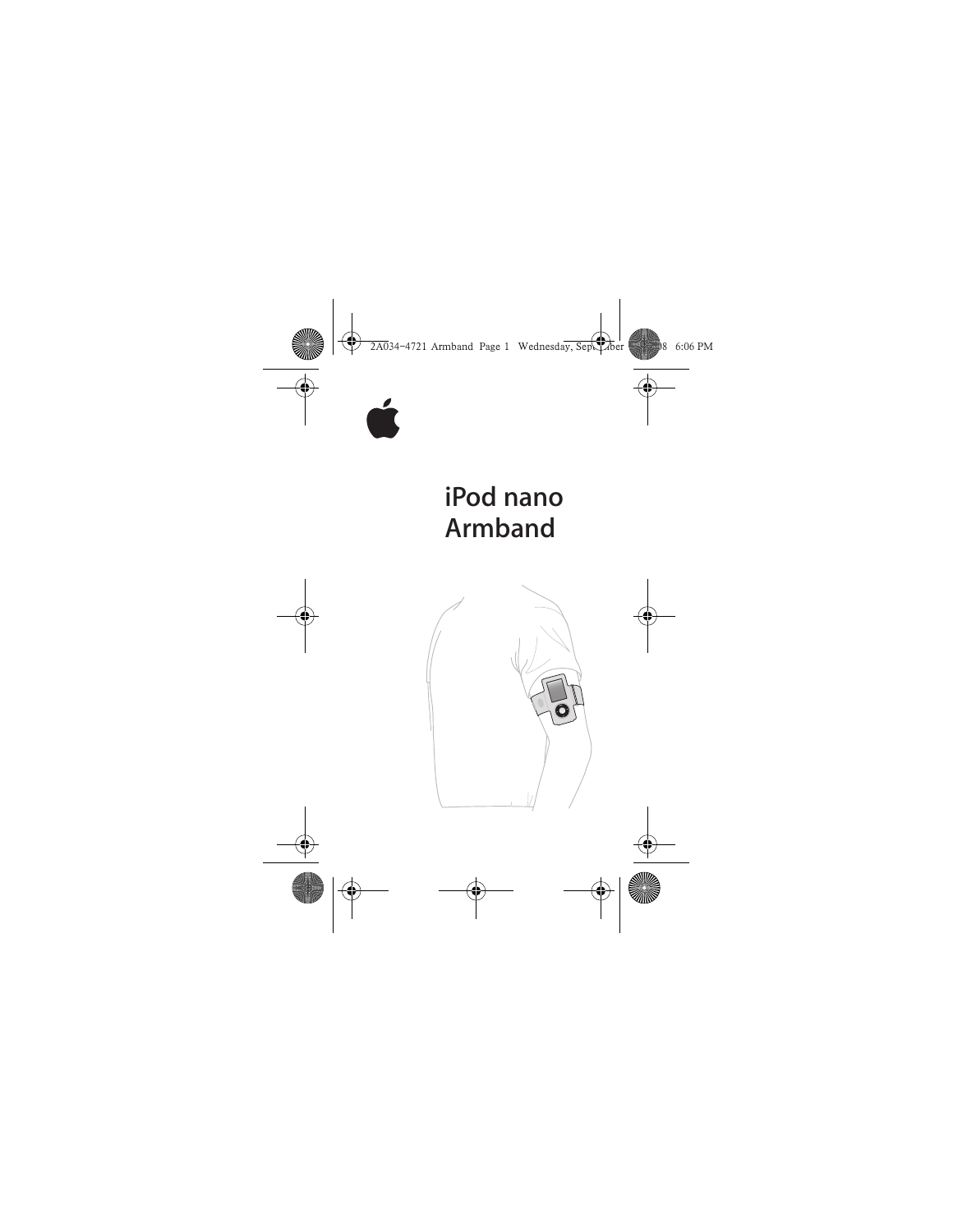

0

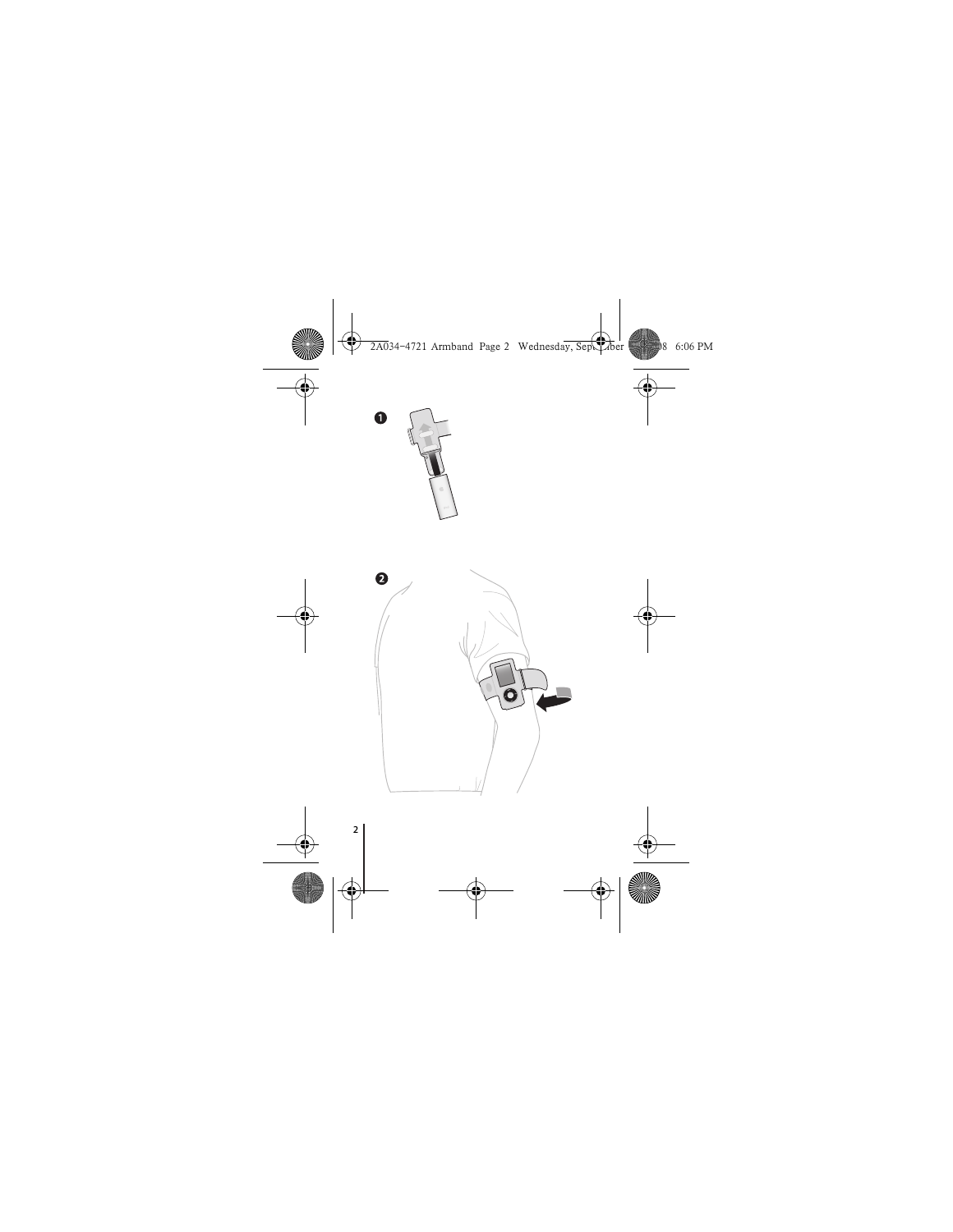**English:** Slide iPod nano into the armband pocket. Fasten the bottom flap securely. The flap has two settings. Use one if you're using iPod nano alone, and the other if the Nike + iPod receiver is connected. Place the armband on your arm, thread the strap through the metal ring, and then pull the strap to tighten the armband. To remove iPod nano, remove the armband first, and then unfasten the bottom flap and slide iPod nano out of the armband pocket.

简**体中文:** 将 iPod nano 插入臂带口袋中。 将下垂折回来拉紧。下垂有两个粘贴位。 如果单独使用 iPod nano 请使用其中一个, 如果连接了 Nike + iPod 接收器则使用另一 个。将臂带套在手臂上,将扣带穿过金属 环, 向外拉扣带使臂带拉紧。要取出 iPod nano, 请先卸下臂带, 然后揭开下垂 并将 iPod nano 从臂带口袋中倒出来。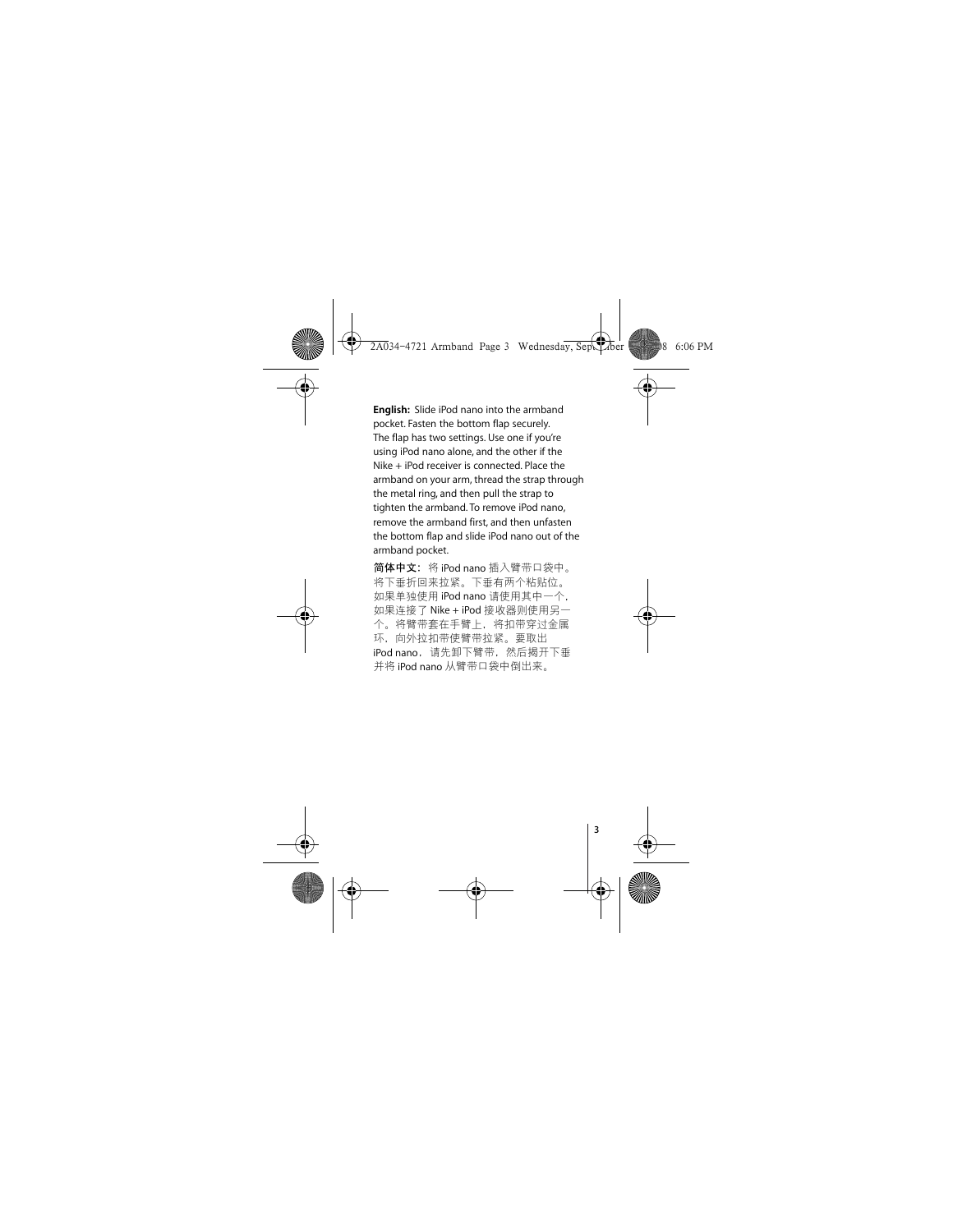繁體中文:將iPod nano 放入臂掛套的收納 處。繫緊底部的固定片。固定片有兩種使用方 式。一種是供 iPod nano 單獨使用,另一種是 供連接了 Nike + iPod 接收 器時使用。將 臂掛 套放在您的手臂上, 將繫帶穿過金屬環, 然後 拉緊繫帶來固定臂掛套。若要取下 iPod nano, 請先拿下臂掛套,鬆開底部的固定片,然後將 iPod nano 抽出臂掛套的收納處。

한국어: iPod nano를 암밴드(팔목 밴드) 주머니에 밀어 넣으십시오. 아래쪽의 덮개를 단단히 매십시오. 이 덮개는 두 세트가 있습니다. 하나는 iPod nano를 단독으로 사용할 경우, 다른 하나는 Nike + iPod 수신기가 연결되어 있을 경우 사용합니다. 암밴드를 팔에 두르고 끈을 금속 고리 사이에 끼워 넣은 후 끈을 당겨서 암밴드를 꽉 조이십시오. iPod nano를 제거 하려면 먼저 암밴드를 제거하고 아래쪽의 덮개를 푼 다음, iPod nano를 암밴드 주머니에서 밀어 빼십시  $\circ$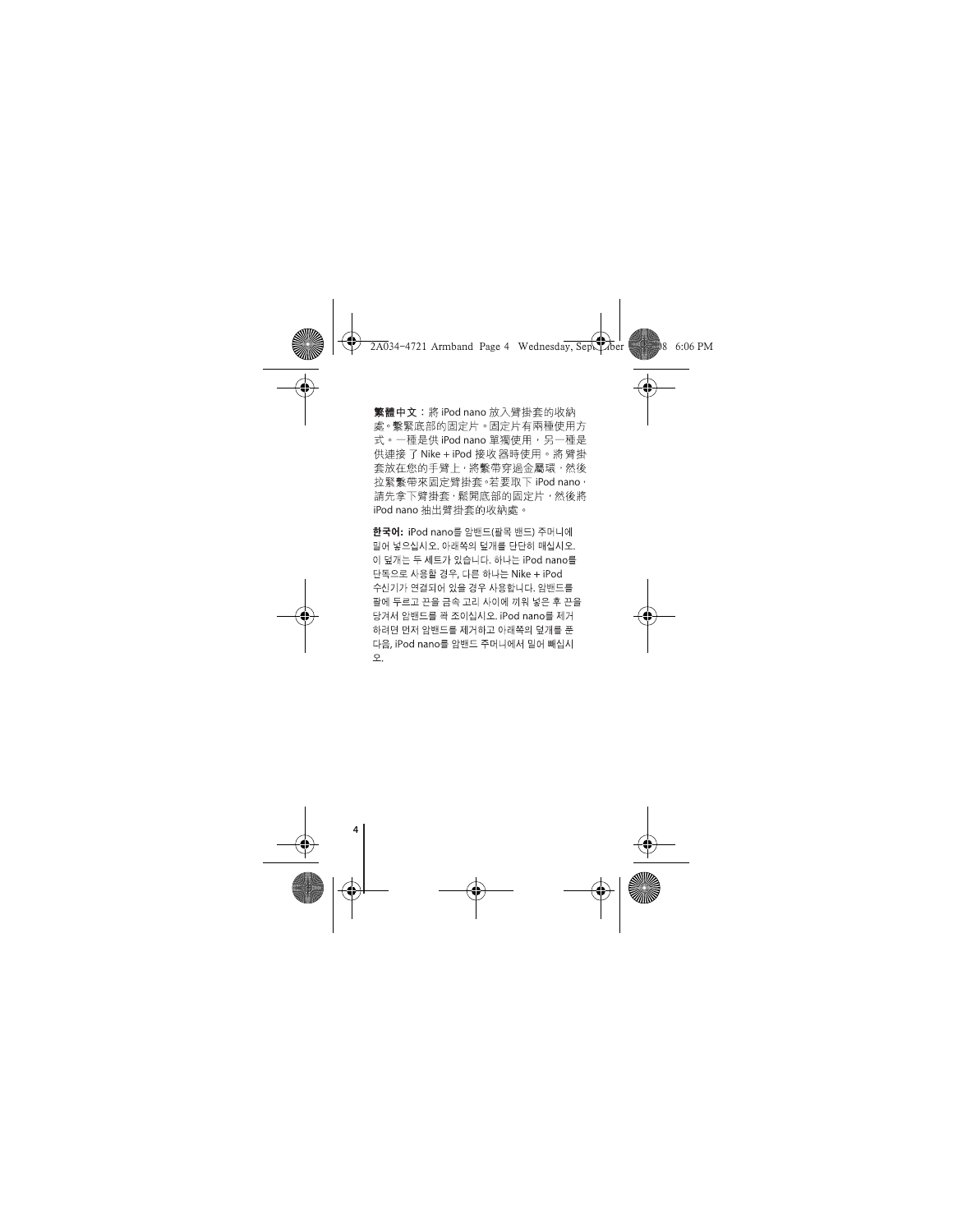## **Apple and the Environment**

Apple Inc. recognizes its responsibility to minimize the environmental impacts of its operations and products. More information is available on the web at: www.apple.com/environment

## **Disposal and Recycling Information**



This symbol indicates that your product must be disposed of properly according to local laws and regulations. When your product reaches the end of its life, contact Apple or your local authorities to learn about recycling options.

For more information about Apple's recycling program, visit www.apple.com/environment/recycling.

© 2008 Apple Inc. All rights reserved. Apple, the Apple logo, and iPod are trademarks of Apple Inc., registered in the U.S. and other countries. NIKE and the Swoosh Design are trademarks of NIKE, Inc. and its affiliates, and are used under license.